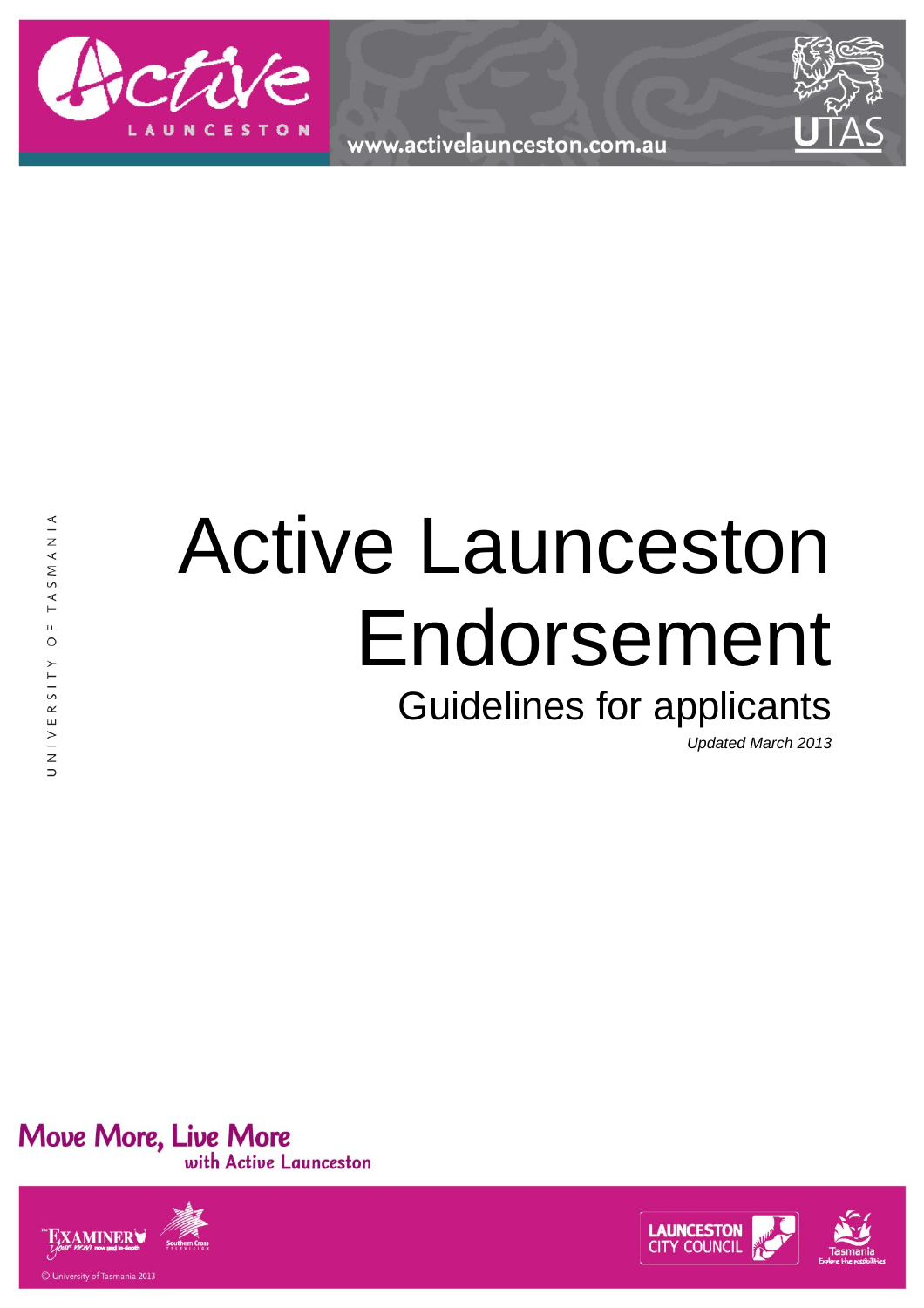

### www.activelaunceston.com.au



#### *Disclaimer*

*All due care and attention has been taken in the preparation of this document to encompass what is currently known about the process for endorsement of physical activity events and programs. The University of Tasmania, it's servants and its partner (Launceston City Council) recognise that there are no available standards or officially recognised guidelines or processes for this type of endorsement. Providing endorsement for community events and initiatives does not provide that event or initiative or organisation with insurance cover of any kind or any such indemnity. The University of Tasmania, its servants and its partners will not be held responsible for any harm, loss or damage suffered or sustained by any persons or property in any way arising from or connected with an endorsed event or initiative.* 

#### **Rationale**

Active Launceston is a community driven partnership aimed to improve the health and wellbeing of the people of Launceston through increased participation in physical activity.

The University of Tasmania is leading Active Launceston with support from their partner; Launceston City Council.

Active Launceston will consider endorsement of physical activity events and initiatives that reflect the goal and relate to the objectives of Active Launceston.

Endorsement will allow organisations to use to the 'Active Launceston' branding in the promotion of their event or initiative. This branding will recognise the event or initiative as being involved in a broader physical activity network that is contributing to the achievement of the goal of Active Launceston. Gaining Active Launceston endorsement will also allow events and initiatives to be promoted through the Active Launceston website, Facebook page, email networks and newsletter.

Organisations can gain Active Launceston endorsement by completing the application form included in this document and returning to Rachel Grantham, Active Launceston Information Officer for consideration.





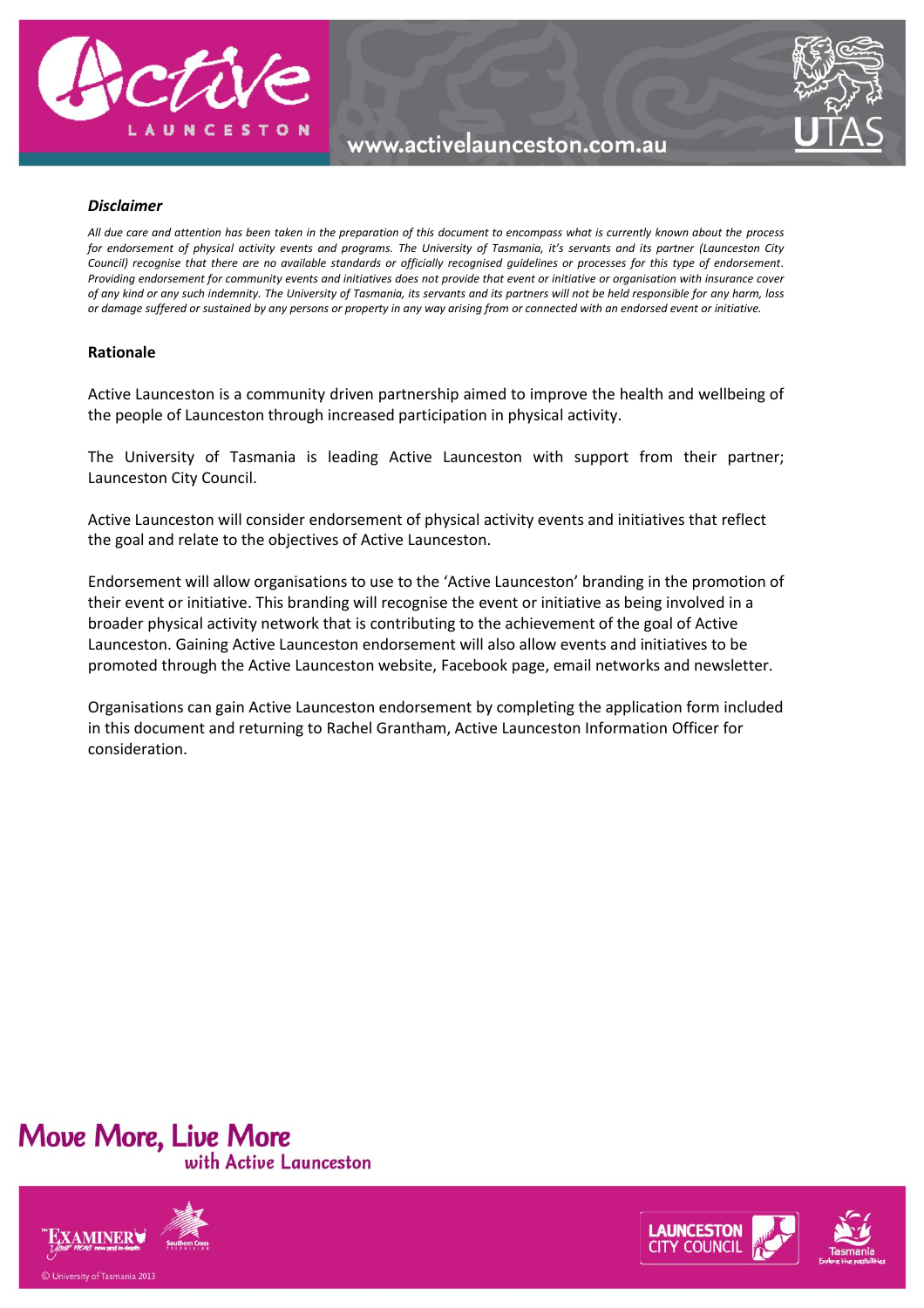

www.activelaunceston.com.au



#### **1. What is endorsement**

#### **Endorsement is**

- Official approval from Active Launceston of an event or an initiative that contributes to the achievement of a more physically active Launceston community.
- Allowing the use of the Active Launceston 'endorsed by' logo.

#### **Endorsement is not**

- **Providing funding for events or initiatives.**
- Planning, implementing or evaluating events or initiatives.
- **Providing insurance cover or indemnity for event or initiatives.**

#### **2. What is required for endorsement of events or initiatives**

#### **Written proposal**

An Application Form for Endorsement (Appendix A) must be completed for an event or initiative to be considered for endorsement and sent to Active Launceston via letter, email or fax. The key assessment for the event or initiative must relate to the Active Launceston vision. (Appendix B)

Initiative details must be entered onto the Active Launceston website by the applicant. This involves creating a group and using the events calendar to enter initiative details. [www.activelaunceston.com.au](http://www.activelaunceston.com.au/)

Applications for endorsement may be received by Active Launceston for consideration at any time of the year.

#### **Why seek Active Launceston endorsement?**

- Active Launceston has become a multi award winning partnership that has developed a strong community profile, an excellent reputation, and a highly-recognisable brand and community identity. Using the Active Launceston logo will heighten the credibility of the event or initiative through its association with Active Launceston and provide recognition that the event or initiative is part of the collective approach to promoting physical activity.
- Events and initiatives endorsed by Active Launceston may be further promoted through the Active Launceston website [\(www.activelaunceston.com.au\)](http://www.activelaunceston.com.au/), Facebook page, newsletter and other promotional opportunities as they arise.
- Support and guidance may be given during the development stages of the initiative by Active Launceston employees.

## **Move More, Live More** with Active Launceston





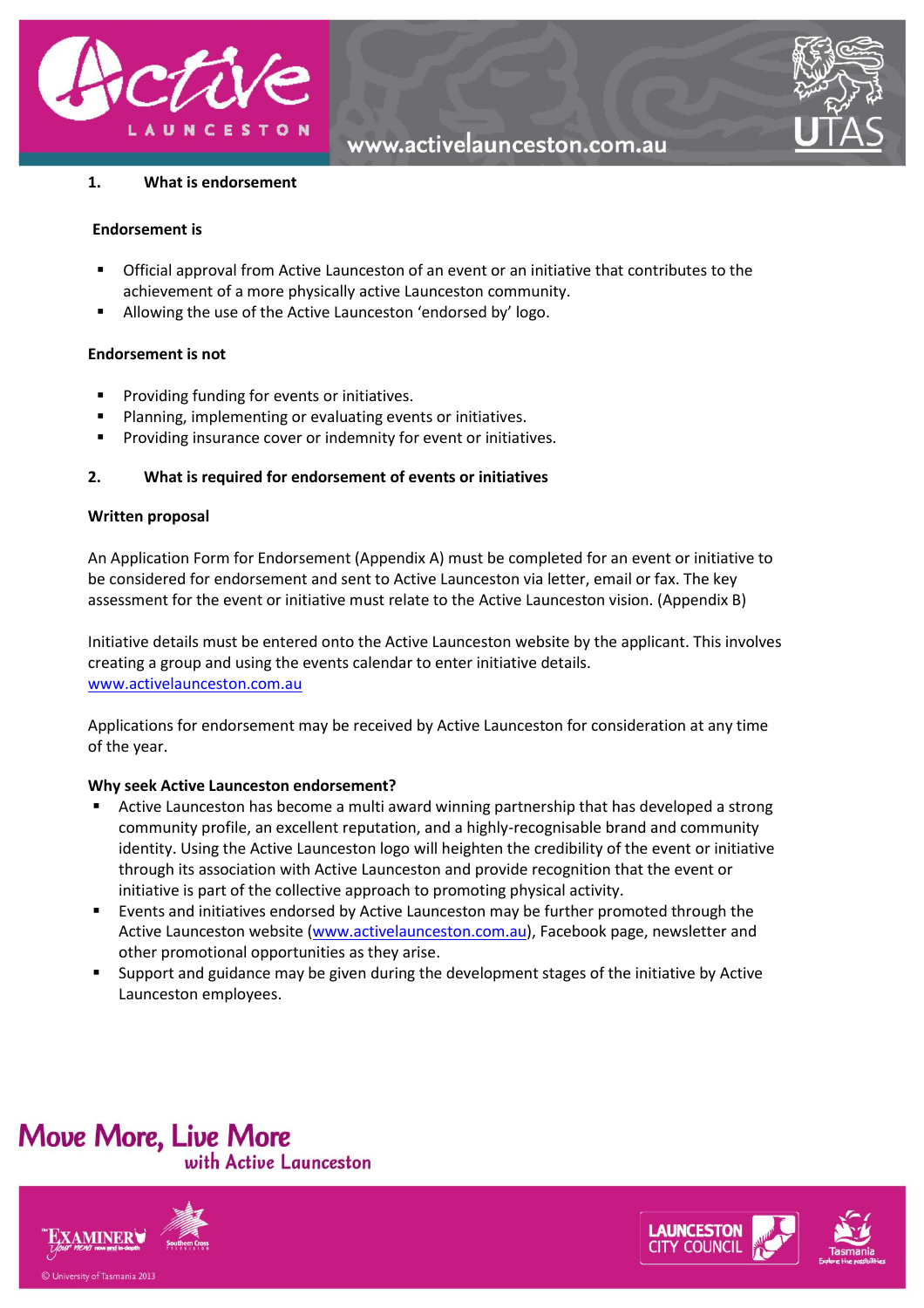



#### **3. Requirements**

Once the event or initiative is endorsed by Active Launceston, it will be recommended to:

- Use the Active Launceston Logo (as per guidelines below)
- **Promote key physical activity messages**
- **If deemed appropriate, report back to the Active Launceston Manager on the numbers of** participants involved in the initiative and their time spent participating in physical activity.
- **Provide the Manager with copies of posters/flyers/articles that show the Active Launceston** logo.

#### **4. Logo Guidelines**

The organisation, event or initiative agrees to acknowledge the Active Launceston logo as follows:

#### *Promotional materials*

- 1. The event or initiative should include the Active Launceston logo on appropriate materials that promote the endorsed organisation, event or initiative.
- 2. The logo must be used in its entirety. No variation is permitted.
- 3. The logo JPG and EPS files remain the property of Active Launceston.
- 4. Copies of all publications using the Active Launceston logo should be forwarded to the Active Launceston Coordinator.

#### *Signage (if deemed appropriate)*

5. Active Launceston will provide appropriate signage for major events or initiatives. Active Launceston will negotiate with the events or initiatives on the placement of the signage.

#### *Public events (if deemed appropriate)*

6. Active Launceston should be notified of any intended media or public opportunities in relation to the endorsed event or initiative no less than two weeks prior to the event occurring.

#### **Logo colour**

The colour logo appears in two colours; grey and pink.





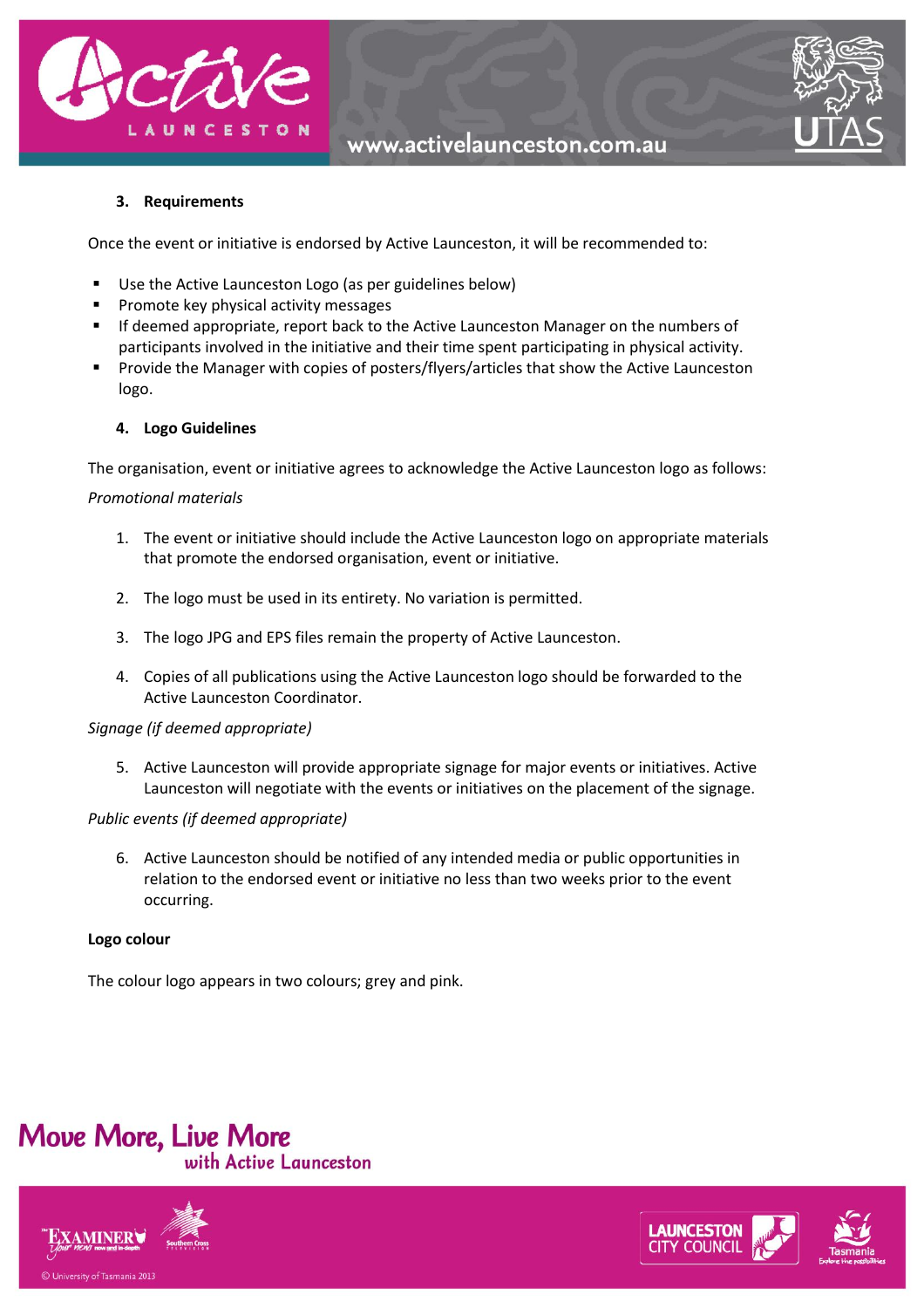



#### **Logo format**

Do's

The logo must only be used in the forms specified and illustrated in this document (Appendix C)

#### Don'ts

- No change to the format, colour, shape, or typeface used in the logo.
- No outlines of any kind can be used.
- **The colour logo appears in two colours grey and pink**
- Do not use different typefaces.
- Do not create your own logo including adding text underneath use only versions provided by Active Launceston.

Logo and guidelines will be supplied electronically to applicants once endorsement has been successful.

#### **5. Process for endorsement**

Endorsement applications will be reviewed by Active Launceston. To be considered for endorsement;

**The program must promote physical activity in the community and be consistent with the** vision of Active Launceston.

#### **6. Contact information**

Enquiries and completed endorsement applications should be addressed to:

#### **Rachel Grantham Active Launceston Information Officer**

Office of the Pro Vice Chancellor (Regional Development) C/O Northern Integrated Care Centre (NICS) 41 Frankland Street Launceston TAS 7250

p. 03 6324 4027 f. 03 6348 8798 e. [Rachel.Grantham@utas.edu.au](mailto:Rachel.Grantham@utas.edu.au) w. [www.activelaunceston.com.au](http://www.activelaunceston.com.au/) 





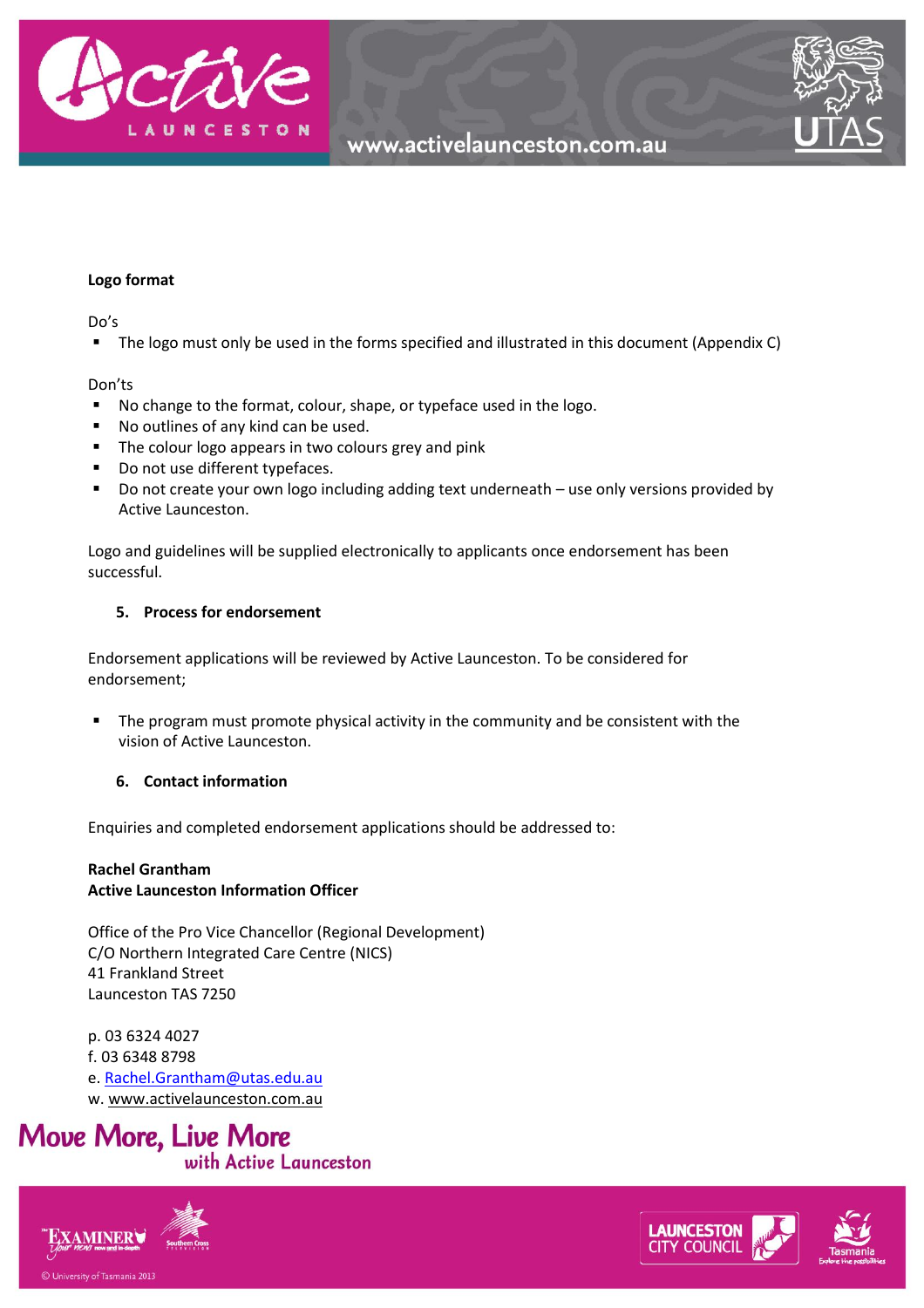



#### **7. Acknowledgement**

Active Launceston would like to acknowledge and thank the Premiers Physical Activity Council for their assistance in the development of these guidelines. For more information on the Premiers Physical Activity Council please visit [www.getmoving.tas.gov.au](http://www.getmoving.tas.gov.au/) 





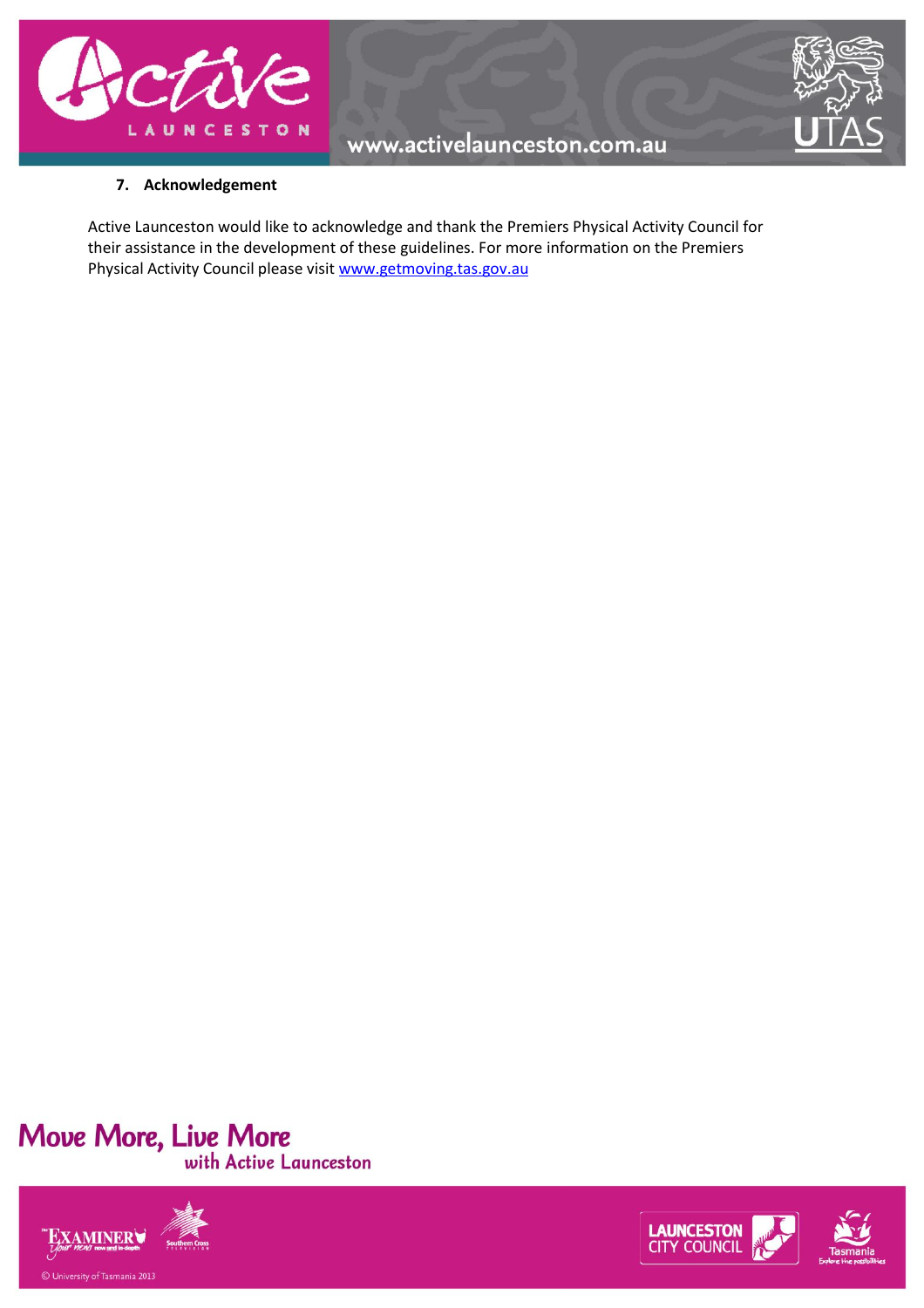



#### **Appendices**

#### *Appendix A - Application Form for Endorsement*

#### *Disclaimer*

*All due care and attention has been taken in the preparation of this document to encompass what is currently known about the process for endorsement of physical activity events and programs. The University of Tasmania, It's servants and its partner (Launceston City Council) recognise that there are no available standards or officially recognised guidelines or processes for this type of endorsement. Providing endorsement for community events and initiatives does not provide that event or initiative or organisation with insurance cover of any kind or any such indemnity. The University of Tasmania, its servants and its partners will not be held responsible for any harm, loss or damage suffered or sustained by any persons or property in any way arising from or connected with an endorsed event or initiative.* 

#### **Endorsement of Physical Activity Organisations Events, Programs & Initiatives**

Application Form for Endorsement (please complete after reading the Endorsement Guidelines)

- 1. Organisation:
- 2. Contact person: Name: Position:

Phone: email:

Postal Address:

Physical Address:

- 3. Description of organisation, event, program or initiative:
- 4. How frequent are physical activity initiatives coordinated?
- 5. How long has the organisation or initiative been running (months/years)?
- 6. For 'one off' initiatives, what are the dates the event or program will be held (dd/mm/yyyy):

#### **For ongoing organisations or initiatives please attached a current roster or timetable**

7. Please list other organisations (if any) the organisation or initiatives are affiliated with (i.e. sponsors)?







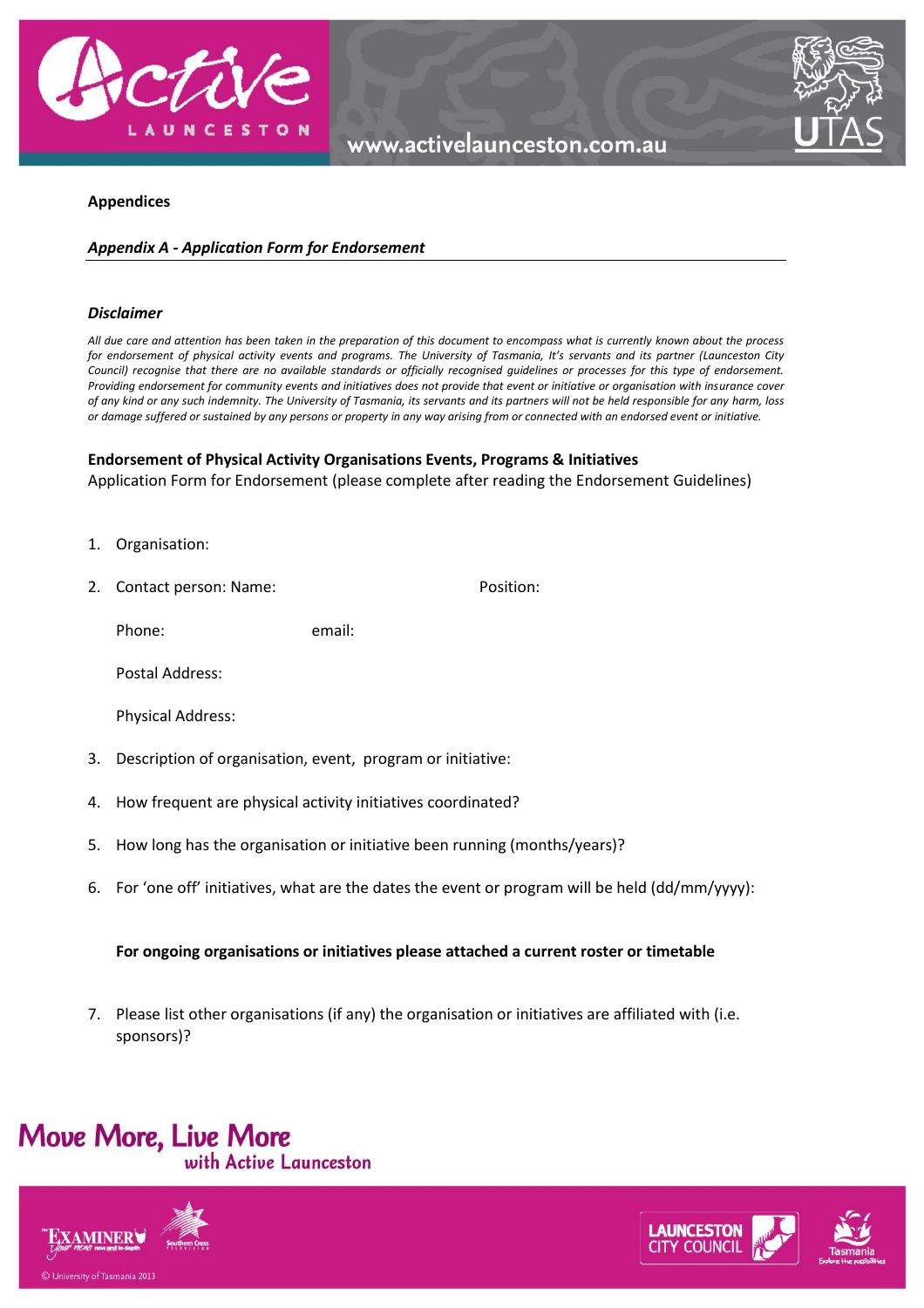



8. Please provide a brief explanation about how your organisation or initiatives respond to each of the following:

Does the organisation or initiative:

- a. Promote the benefits of appropriate regular and sustainable physical activity?
- b. Add to the opportunities available for physical activity
- c. Foster the profile of physical activity in partnership with compatible organisations
- d. Raise community awareness to the value of physical activity
- e. Is the organisation running the event or initiative not-for-profit  $\Box$  yes  $\Box$  no

Comments:

f. Does the organisation running the event or initiative have suitable insurance cover?  $\Box$  yes  $\Box$  no

**If yes please attach a copy of the current Insurance 'Certificate of Currency' to this application.** 

9. If your organisation or initiative is endorsed by Active Launceston, it may be promoted through the Active Launceston newsletter or other promotional opportunities as they arise. Do you give permission for Active Launceston to promote your event or initiative as it deems appropriate?  $\Box$  yes  $\Box$  no

comments:







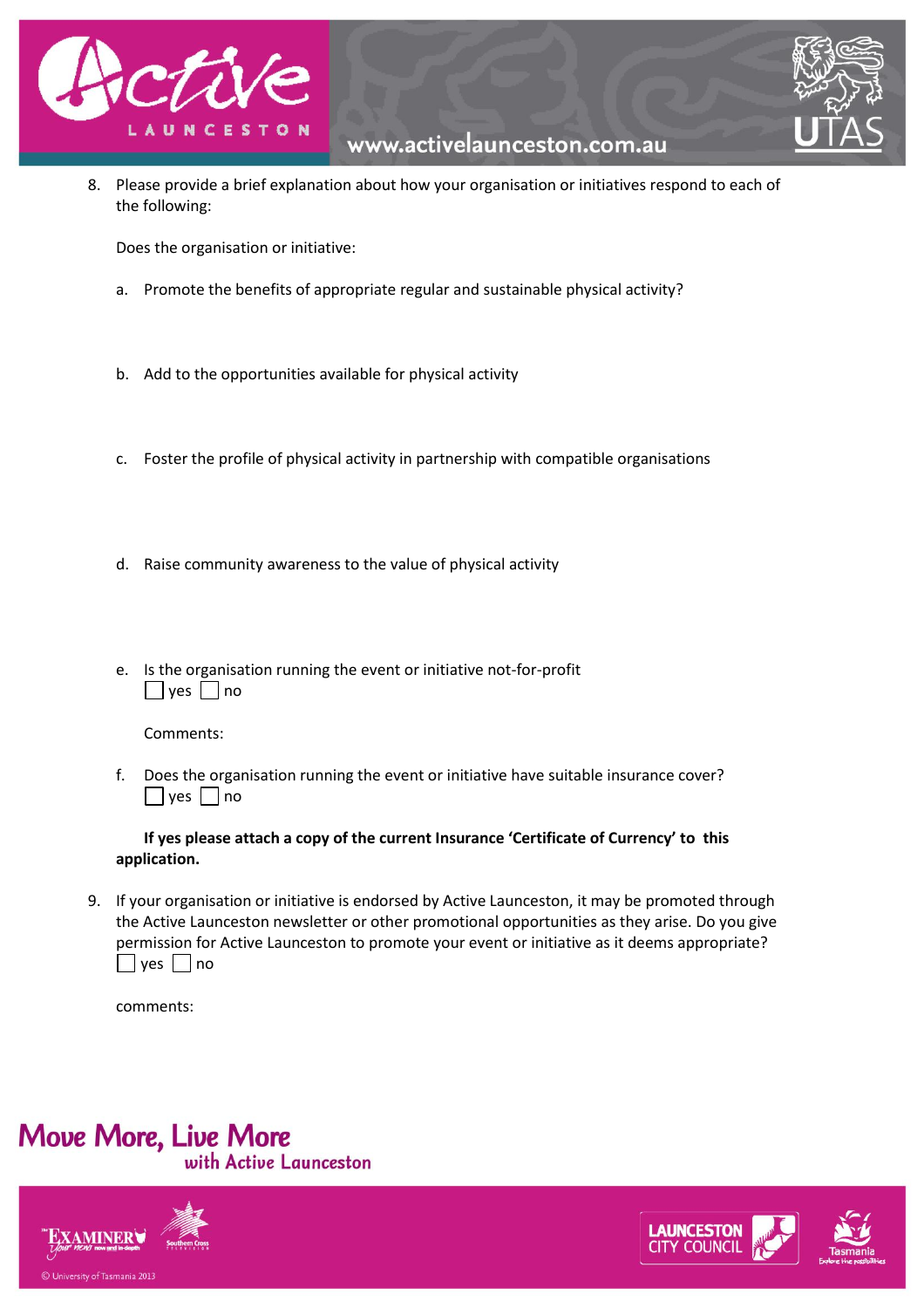



#### 10. Active Launceston Website;

To become endorsed by Active Launceston you have to create a group and enter your initiative details into the events calendar. Have you entered your details to the Active Launceston Website?



- 11. Additional comments:
- 12. Signature: